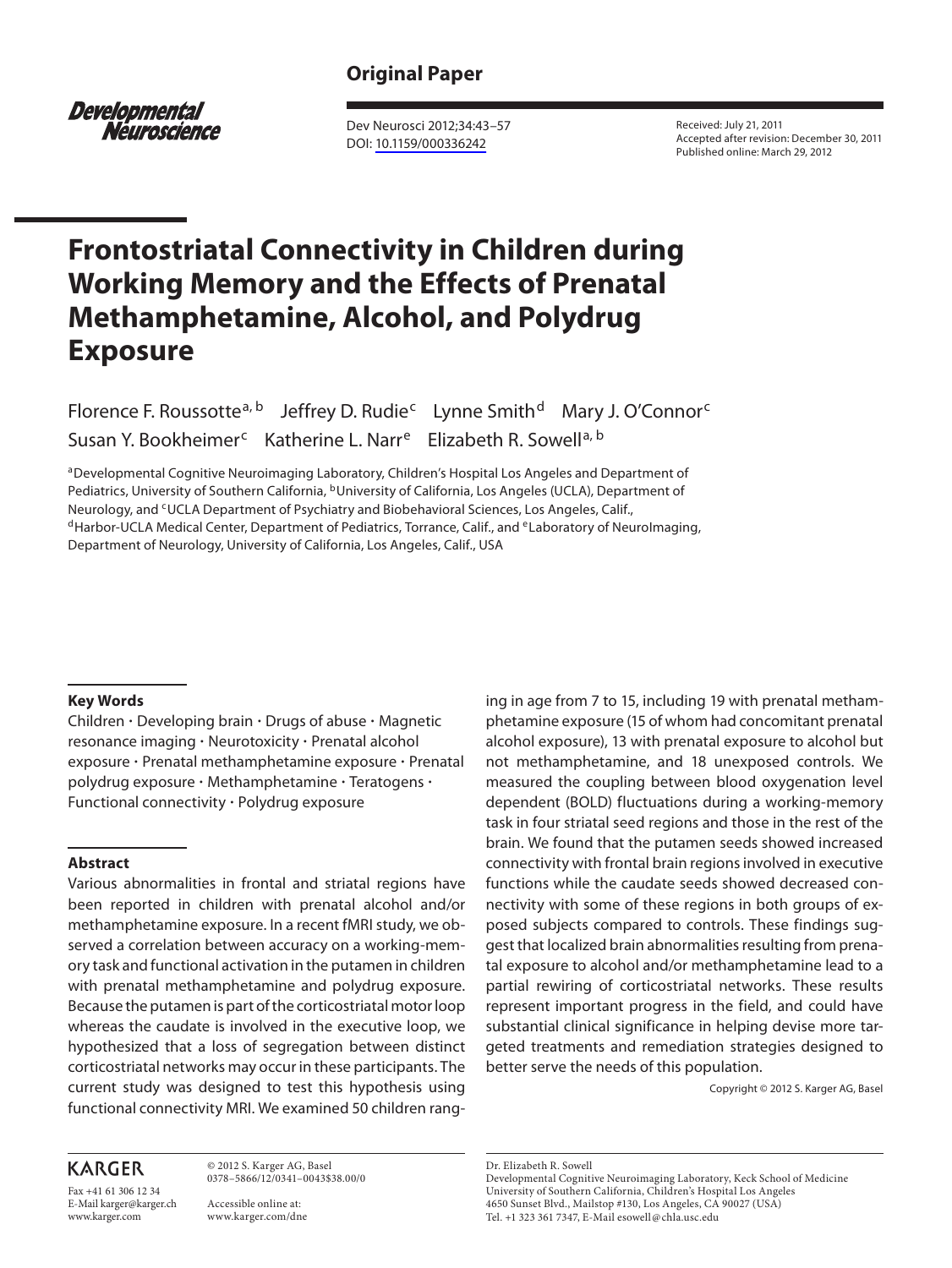## **Introduction**

 Prenatal exposure to drugs of abuse is a significant public health concern. In particular, methamphetamine abuse is an important medical and social problem as up to 17 million Americans have reportedly used it, including approximately 19,000 pregnant women [1]. While animal studies show that exposure to a single drug can cause lasting effects on the developing brain, human studies which attempt to parse specific effects of exposure to any one of many drugs of abuse are much more complicated. The issue of polydrug exposure is inherent to most human retrospective studies, as most women who use methamphetamine also drink alcohol and smoke.

 Fetal Alcohol Spectrum Disorders (FASDs) represent a variety of neurological, behavioral and growth abnormalities that result from the damaging effects of prenatal alcohol exposure on the brain. FASDs are a serious public health issue in the USA and in many other countries, in particular South-Africa [2] and Italy [3]. In the USA, it occurs in around 2-5% of births [4], affecting about 40,000 newborns every year and is the leading preventable cause of intellectual disability. The estimated lifetime costs reach about 5 billion USD annually in the USA alone [5].

 Alcohol is a central nervous system depressant, which decreases cortical and subcortical activity through its interactions with membrane receptors. It crosses the placenta and the blood-brain barrier and can exert teratogenic effects on the developing fetus through various mechanisms, including alcohol-induced hypoxia [6], increased embryonic oxidative stress [7, 8] and disruption of growth factor signaling [9, 10]. Animal models have demonstrated that prenatal alcohol exposure results in a variety of structural and metabolic brain abnormalities [11], including reductions in spinal and cranial motor neuron production and size [12]; disturbance of neurogenesis and/or gliogenesis in the neocortex [13], cerebellum [14] and hippocampus [15]; increased neuronal cell death [16]; abnormal neuronal migration, and decreased myelination [17].

 The negative effects of prenatal alcohol exposure in humans have been extensively documented since the 1970s. The cognitive and behavioral deficits associated with FASDs are wide-ranging and potentially very severe [18, 19]. Human neuroimaging studies have reported widespread structural, functional and metabolic brain abnormalities associated with prenatal alcohol exposure in many cortical and subcortical structures. Abnormalities in the frontal lobe have been documented [20], and among subcortical regions, the published literature suggests that the basal ganglia and diencephalon are particularly affected. Specifically, decreased volumes of the basal ganglia have been reported, and remain significant, even after controlling for reductions in total brain volume [21].

 Though not as prevalent as alcoholism, methamphetamine abuse is also a significant public health concern. This psychostimulant with well-documented neurotoxic effects on mature monamine neurons [22, 23] accumulates in the placenta in high concentrations [24] . According to rodent models, most of its teratogenic effects also involve disruptions of monoamine systems, including synaptic remodeling of axonal terminals [25] and disruptions in monoamine transmitter levels, in particular frontal [26] and striatal [27–29] dopamine depletion.

 In humans, prenatal exposure to methamphetamine leads to signs of motor abnormalities [30–32], restricted fetal growth [33, 34], underarousal and increased stress [30, 32], impaired visual motor integration [35, 36], reduced attention and decreased verbal and spatial memory [36], and pronounced deficits in parentally rated executive functioning [37]. Consistent with rodent models, the neuroimaging literature shows prominent effects on dopamine-rich frontostriatal circuits, including volume reductions in the globus pallidus and putamen [36] and in two subregions of the caudate [38], volume increases in the anterior cingulate and inferior frontal gyrus [38], and lower diffusion in frontal white matter [39]. Metabolic abnormalities have also been reported in the striatum [40] and the frontal white matter [35].

 In a recent fMRI investigation, we observed a correlation between working-memory performance and functional activation in the putamen in children with prenatal methamphetamine and polydrug exposure [41]. This finding was intriguing because the putamen is part of the frontostriatal motor loop [42, 43] whereas the caudate is involved in the executive loop [43, 44] . The basal ganglia have long been implicated in motor behavior and recent animal studies have thoroughly characterized the role of the putamen in the visuospatial and temporal organization of movements [45]. In the last decade, it became clear that the basal ganglia also played an important role in various aspects of cognitive function [46] . Human studies of Parkinson's [47] and Huntington's [48, 49] diseases have strongly suggested that frontostriatal circuits involving the caudate nucleus were involved in various executive functions, including visual and/or spatial working memory. In addition, rigorous studies in primates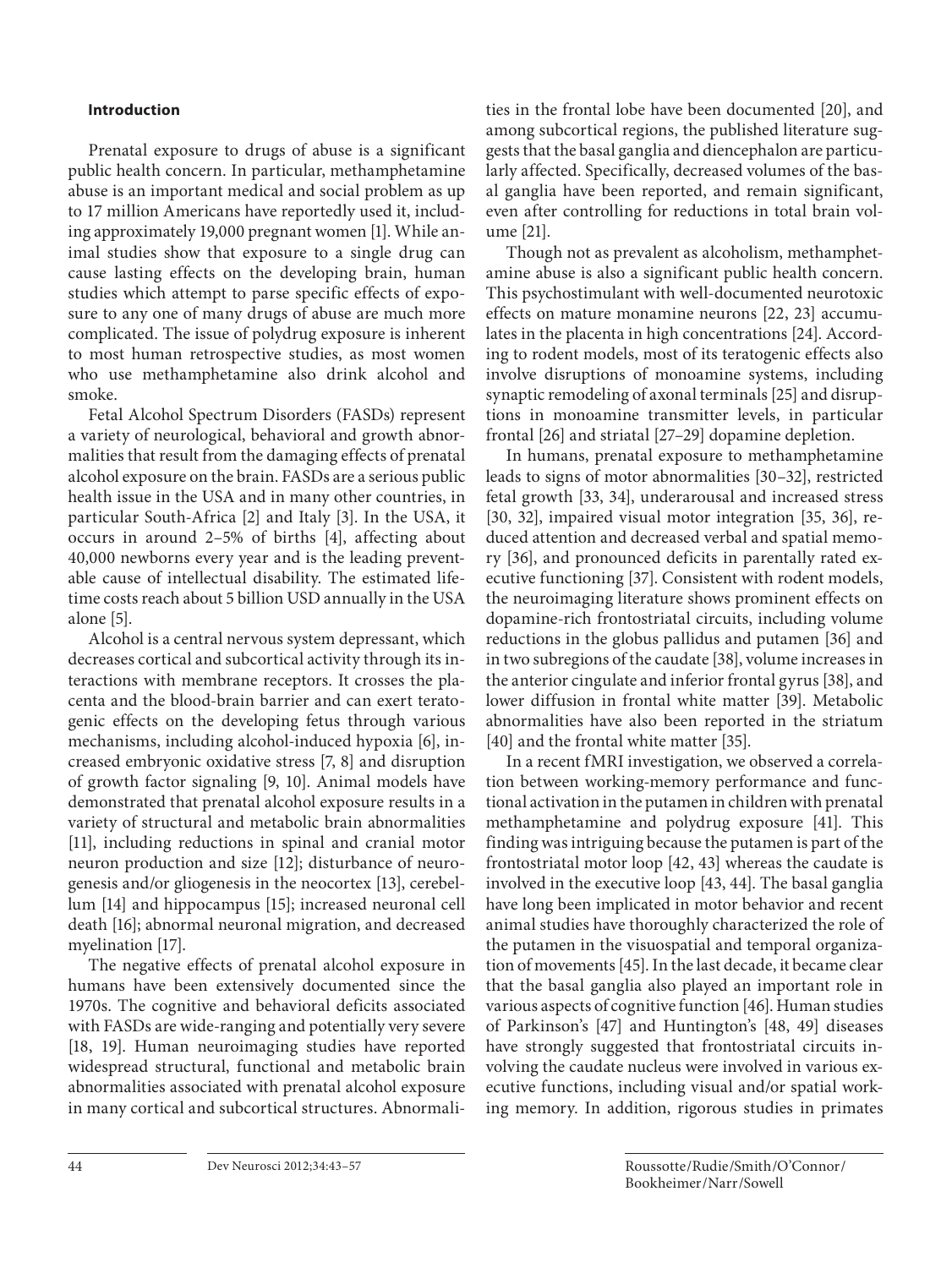have demonstrated that basal ganglia outputs to the prefrontal cortex were extensive and widespread, suggesting a strong influence of the basal ganglia on the cognitive processes associated with the frontal lobes [50] .

 Given that the animal literature suggests that striatal dopamine depletion occurs as a result of prenatal methamphetamine exposure [28] and that human studies have shown that striatal dopamine depletion (for instance in Parkinson's disease) leads to reduced spatial segregation between different corticostriatal loops [51], we hypothesized that a similar mechanism may take place in this population [41] . In the present study, we aimed to test this hypothesis by comparing corticostriatal connectivity patterns during an N-Back working-memory task in children with prenatal methamphetamine exposure with those in unexposed controls. Though our fMRI study provided no evidence for a change in corticostriatal connectivity in the alcohol-only group, these participants were included in the present investigation in order to determine whether connectivity differences similar to those predicted in the methamphetamine-exposed group were present in these children. Based on our recent findings, our specific hypothesis was that the putamen would show increased connectivity with frontal brain regions involved in executive functions while the caudate would show decreased connectivity with some of these frontal regions, in subjects with methamphetamine and polydrug exposure, compared to controls.

## **Materials and Methods**

#### *Participants*

 Participants in this study were the same subjects who were previously examined in a recent fMRI study by our group [41] and the same imaging data were also used in the present study. As detailed in our previous report and summarized below, prospective participants were screened for various types of exclusion criteria. Fifty subjects ranging from 7 to 15 years of age were included in the analyses presented here. Each participant was classified into one of three groups based on prenatal exposure histories: a methamphetamine-exposed group (MAA, n = 19, 15 with concomitant alcohol exposure, age range 7–13), an alcohol-exposed group (ALC,  $n = 13$ , age range 7–15), and a nonexposed control group (CON, n = 18, age range 7–15). Exposure status was established by extensive interviews administered to the parents or adult guardians of participants. Additionally, social, medical and/or legal records were used when available to confirm exposure histories.

 Participants were included in the MAA group if prenatal exposure to methamphetamine was confirmed by parental or guardian report, or by maternal or infant medical records. Fifteen of the 19 children in the MAA group were also exposed to alcohol prenatally. Children in the MAA group were recruited from three sources: (1) older children of mothers who were in a methamphet-

| Table 1. Alcohol exposure clinical severity by group |  |  |  |  |  |
|------------------------------------------------------|--|--|--|--|--|
|------------------------------------------------------|--|--|--|--|--|

|                        | MAA | ALC.<br>$(n = 19)$ $(n = 13)$ | CON<br>$(n = 18)$ |
|------------------------|-----|-------------------------------|-------------------|
| No alcohol             |     |                               | 18                |
| Exposed (least severe) |     |                               |                   |
| <b>ARND</b>            | 9   |                               |                   |
| Sentinel               |     |                               |                   |
| <b>PFAS</b>            |     |                               |                   |
| FAS (most severe)      |     |                               |                   |

Sentinel = Shows mild facial dysmorphology.

amine rehabilitation program and had infants born positive for methamphetamine; (2) a social skills training group for children with FASDs at UCLA, and (3) self-referral in response to advertisements and word-of-mouth. ALC participants were exposed to 4 or more drinks per occasion at least once per week or 14 drinks or more per week and were not exposed to methamphetamine during gestation ( $n = 13$ ). Most ALC subjects were recruited from the same social skills training group as the MAA subjects. Typically developing controls (CON) were excluded from the study if they had been exposed to illicit drugs or to more than 2 alcoholic drinks on any occasion or an average of 1 drink or more per week during gestation. CON subjects  $(n = 18)$  were recruited from the same Los Angeles communities as the exposed groups via advertisement, and effort was made to recruit from similar socioeconomic strata.

 Details of diagnostic procedures for FASDs used to classify ALC and MAA subjects are described in another report [52]. Briefly, an experienced clinician examined alcohol-exposed children using the Diagnostic Guide for Fetal Alcohol Syndrome (FAS) and Related Conditions [53] . This system uses a 4-digit diagnostic code reflecting the magnitude of expression of four key diagnostic features of FAS: (1) growth deficiency, (2) the FAS facial phenotype, including short palpebral fissures, flat philtrum, and thin upper lip, (3) central nervous system dysfunction, and (4) gestational alcohol exposure. This classification method has been shown to correlate with brain function and structure [54]. Using these criteria, children with alcohol exposure (with or without concomitant methamphetamine exposure) were diagnosed with FAS, partial FAS, sentinel features, or alcohol-related neurodevelopmental disorder (ARND). Table 1 illustrates the clinical severity of alcohol exposure in each group.

 Other exclusion criteria precluding participation in the study for subjects in all three groups included: (1) prenatal exposure to opiates, (2) age younger than 7 years, (3) IQ less than 70, (4) head injury with loss of consciousness for more than 20 min, (5) a physical (e.g. hemiparesis), psychiatric, or developmental (e.g. autism) disability that would preclude participation, (6) other potential known causes of mental deficiency (e.g. chromosomal disorders), (7) significant maternal illness with increased risk for fetal hypoxia (e.g. sickle cell disease), (8) presence of metallic implants in the body which posed a risk for MRI. Additionally, subjects were excluded from the study if they performed below 1.5 standard deviations from the mean performance of their group on the N-Back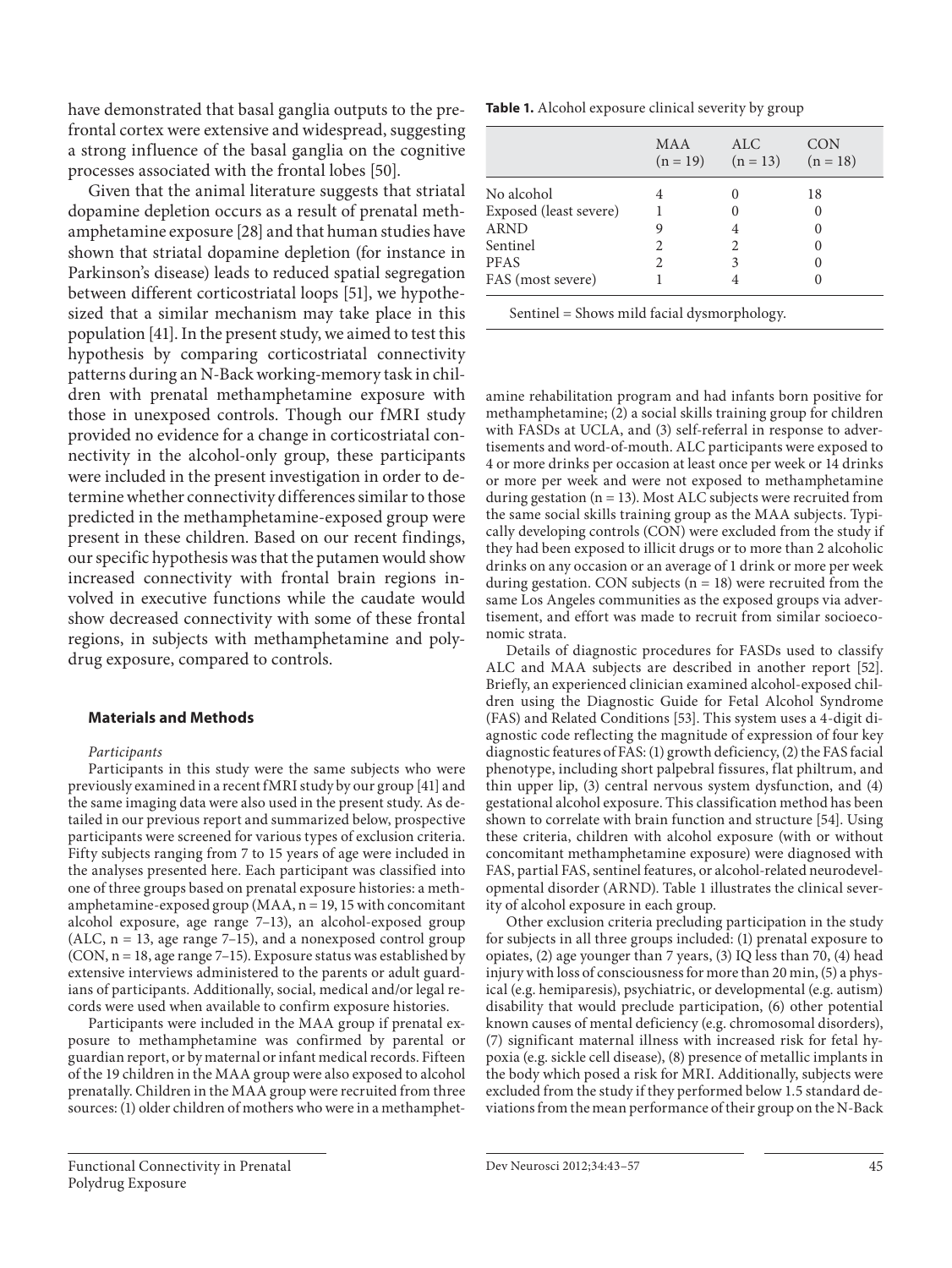

**Fig. 1.** Bilateral striatal seeds. The numbers represent MNI coordinates (x, y, z).

task (n = 7), or due poor fMRI data quality (n = 8). After the exclusion of all unsuitable subjects, the 50 remaining participants were included in the analyses described below. Data about precise timing and dosage of exposure to methamphetamine and/or alcohol were not available. However, in the MAA group, examination of parents' reports revealed that, out of the 19 mothers, at least 11 also used tobacco during pregnancy, at least 5 used marijuana, and 1 admitted to cocaine and tranquilizer use.

#### *Procedures*

 Following a complete description of the study protocol, all participants and their parents gave informed assent/consent according to procedures approved by the UCLA Institutional Review Board.

#### *Image Acquisition*

 fMRI data were collected on a 3-tesla Siemens Allegra headonly magnet. Multislice echo-planar imaging was used with a gradient echo echo-planar imaging sequence. We used  $TR = 3$  s, TE = 25 ms, 3 mm slice thickness with 1 mm skip, 36 slices, 64  $\times$ 64 pixels yielding 3.1 mm in-plane resolution with whole-brain acquisition. A high-resolution  $T_2$ -weighted echo-planar imaging volume was collected in the anterior commissure-posterior commissure plane, coplanar with the functional scan to facilitate the subsequent spatial registration of each subject's data into the Montreal Neurological Institute (MNI)-152 standard coordinate space (TR =  $5 \text{ s}$ , TE =  $33 \text{ ms}$ , flip angle =  $90^{\circ}$ ,  $3 \text{ mm}$  slice thickness with 1 mm skip, 36 axial slices covering the entire brain, matrix size =  $128 \times 128$  with 1.6  $\times$  1.6 mm in-plane resolution).

#### *Functional Imaging Task: Visuospatial N-Back*

 The visuospatial N-Back task consisted of rest and experimental blocks, with 3 rest blocks (30 s each, during which subjects stared at a blank screen) and 12 experimental blocks with 4 each of 0, 1 and 2-Back blocked trials randomly interspersed. The 0, 1 and 2-back blocks started with a display of the instructions 'Push for Center', 'Push for 1-Back', and 'Push for 2-Back', respectively [for a visual depiction of the task, see ref. 41]. Each experimental block consisted of 16 stimuli presented for 500 ms each, with a 1,500-ms

interstimulus interval. The stimulus 'O' was presented in one of 9 distinct visuospatial locations. In the 1-back task, participants were asked to respond if the stimulus was in the same location as the previous stimulus, and in the 2-back task they were asked to respond if the stimulus was in the same location 2 steps back. The entire task lasted 8.2 min. Prior to scanning, each subject was administered two practice blocks of the N-Back task on a laptop. Only subjects who were able to perform the task during the prescan training session were administered the task in the scanner.

#### *Image Analysis*

#### Preprocessing

 fMRI data processing was carried out using FEAT (fMRI Expert Analysis Tool) Version 5.98, part of FSL [FMRIB's Software Library, www.fmrib.ox.ac.uk/fsl, ref. 55]. Unless otherwise noted, all of the individual tools drew from that library. Prior to analysis, each image was partially processed and assessed for image quality using the following preprocessing methods: they were motion corrected using MCFLIRT [Motion Correction FMRIB's Linear Image Registration Tool, ref. 56] but not smoothed, and visually inspected for artifact. In the parent study [41], 5 subjects had been excluded due to visible slice dropout on more than 10 volumes and 3 participants had been excluded because of excessive field distortion, caused by movement outside of the field of view over the course of the scanning session. In the remaining participants included in the present study (total  $n = 50$ , with 18 CON, 13 ALC, and 19 MAA subjects), the following prestatistics processing was applied: non-brain removal on structural- and motion-corrected functional images using FSL's Brain Extraction Tool [37, 55] , spatial smoothing using a Gaussian kernel of FWHM 6.0 mm, grandmean intensity normalization of the entire 4D dataset by a single multiplicative factor, high-pass temporal filtering (Gaussianweighted least-squares straight line fitting, with  $\Sigma$  = 30.0 s). Registration to both high-resolution,  $T_2$ -weighted structural and the MNI-152 standard space template images was carried out with FLIRT [FMRIB's Linear Image Registration Tool, ref. 56, 57], using 6 and 12 degrees of freedom, respectively.

#### Functional Connectivity MRI Data Analysis

 Time series statistical analysis was carried out using FMRIB's fMRI Expert Analysis Tool (FEAT version 5.98). In order to examine whole-brain connectivity with nodes of interest, we used anatomically based regions of interest (ROIs): 4-mm diameter spheres centered in the left and right dorsal caudate  $(\pm 13, 15, 9)$  (fig. 1a) and the left and right posterior putamen  $(\pm 28, 1, 3)$  (fig. 1b). The choice of particular MNI coordinates for our striatal ROIs was based on a recent fMRI study of the functional connectivity of the human striatum in healthy subjects [58], which demonstrated differential patterns of connectivity among striatal subregions, and used a rigorous procedure for selecting seed coordinates based on the Talairach atlas space [59] and transforming them into MNI space using the algorithm implemented by Brett [60] .

 We extracted time series from our ROIs and correlated them with every voxel in the brain to generate connectivity maps for each subject for each ROI. Individual correlational maps were converted into z-statistic maps using Fischer's *r-* to- *z* transformation and then combined at the group level using the ordinary least-squares method. All within- and between-group connectivity maps were thresholded at  $z > 1.7$  (i.e.  $p < 0.05$ ) and corrected for multiple comparisons at the cluster level ( $p < 0.05$ ) using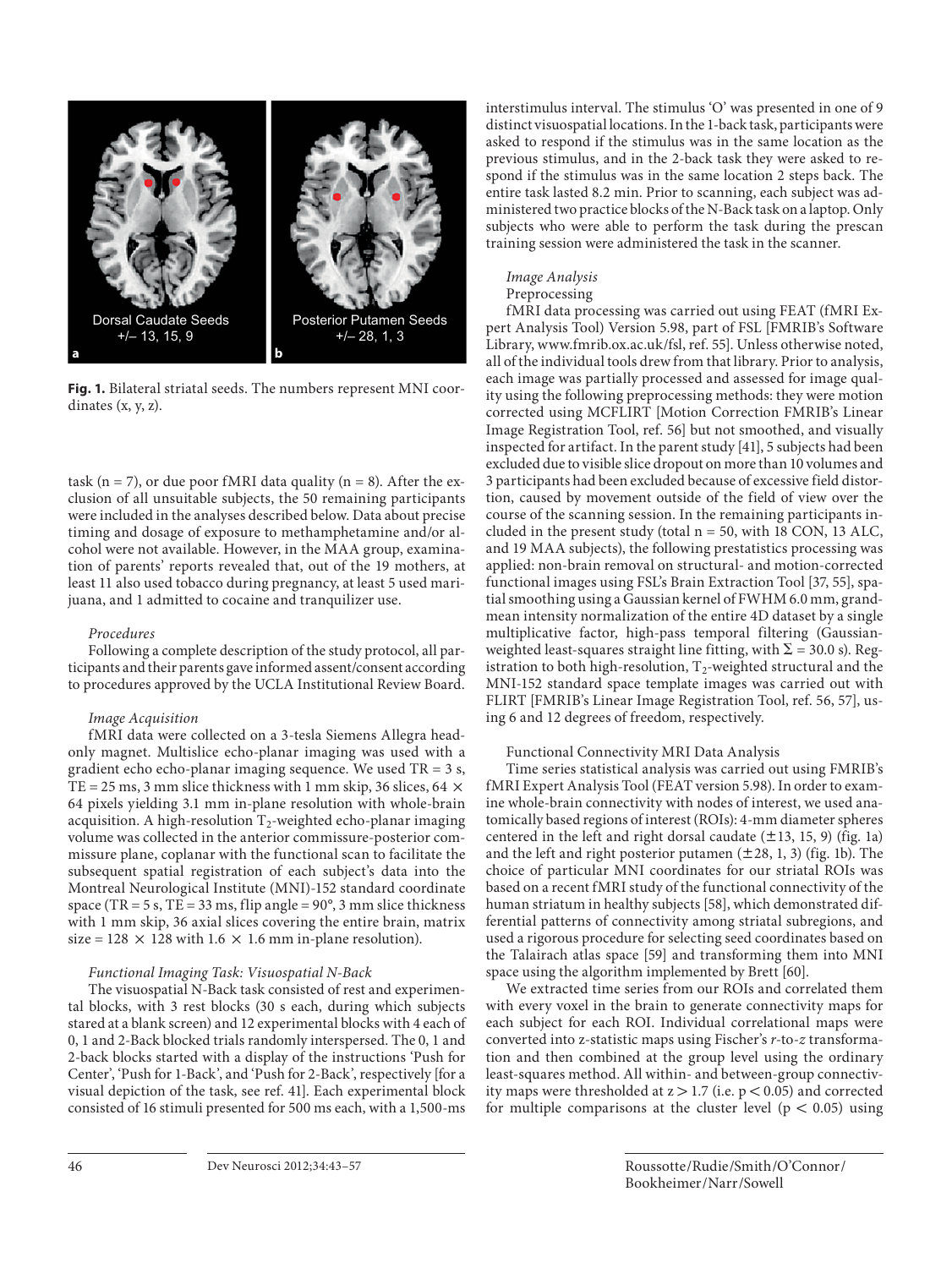|                                     | $MAA (n = 19)$    | $ALC (n = 13)$    | $CON (n = 18)$     | Group differences                                                                             |
|-------------------------------------|-------------------|-------------------|--------------------|-----------------------------------------------------------------------------------------------|
| Age                                 | $9.16 \pm 1.83$   | $11.46 \pm 2.44$  | $10.28 \pm 2.61$   | ALC>MAA<br>$F(2, 49) = 3.93, p = 0.023$                                                       |
| Female/male                         | 8/11              | 4/9               | 9/9                | None                                                                                          |
| Accuracy (total)                    | $0.84 \pm 0.08$   | $0.88 \pm 0.07$   | $0.92 \pm 0.04$    | CON>MAA<br>$F(2, 49) = 6.47, p = 0.002$                                                       |
| Accuracy (2-Back)                   | $0.71 \pm 0.11$   | $0.78 \pm 0.10$   | $0.80 \pm 0.09$    | CON>MAA<br>$F(2, 49) = 4.50, p = 0.019$                                                       |
| <b>FSIO</b>                         | $97.47 \pm 14.08$ | $86.67 \pm 16.49$ | $111.67 \pm 14.61$ | CON> ALC<br>$F(2, 48) = 10.62$ , $p < 0.001$ ;<br>CON>MAA<br>$F(2, 48) = 10.62$ , $p = 0.017$ |
| Values expressed as means $\pm$ SD. |                   |                   |                    |                                                                                               |

**Table 2.** Demographics and performance for each group

Gaussian random-field theory. In order to explore the specific effects of prenatal methamphetamine exposure, we conducted whole-brain pair-wise group analyses (i.e. MAA vs. CON, ALC vs. CON, and MAA vs. ALC) and included alcohol exposure clinical severity as a parameterized between-group covariate (with a score of 0 indicating no prenatal alcohol exposure, 1 indicating some alcohol exposure or a diagnosis of ARND, 2 indicating a sentinel diagnosis, 3 representing a diagnosis of partial FAS and 4 representing an FAS diagnosis, table 1).

## Follow-Up Analyses

 Additional analyses were performed in order to address the methodological concern related to using global signal regression as a preprocessing step [61]. All analyses were also conducted without global signal regression. Each of the major patterns of betweengroup differences was also present when global signal regression was not used (data not shown). Therefore, given that the signal-tonoise ratio was higher when global signal regression was used and that anticorrelations were not the focus of our hypotheses, we have opted to present all results with global signal regression.

 In addition, we attempted to address the possible confounding effects of two variables that differed between groups, namely task performance and age (table 2). We performed additional analyses, with accuracy on the 2-Back (most difficult) condition of the N-Back working-memory task added as a between-group covariate, and with the age of participants included as a between-group covariate in separate analyses. This allowed us to model variance in functional connectivity due to group differences in age and in task performance.

## Statistical Analysis of Demographic Data

 Statistical analyses were conducted using SYSTAT 12.0. Group differences in age, Full Scale Intelligence Quotient (FSIQ), and performance on the N-Back task were evaluated using two-sample independent t tests. Group differences in gender were assessed with a Fisher's exact test of significance.

## **Results**

# *Demographics*

 Demographic descriptors and behavioral performance on the N-Back task and on FSIQ measures were described in our previous report [41] and are reproduced in table 2. Groups did not differ from each other in gender distribution. The groups differed in FSIQ [F  $(2, 48) = 10.62$ ], with the CON group scoring significantly higher than both the ALC ( $p < 0.001$ ) and MAA groups ( $p = 0.017$ ), but the MAA and ALC groups did not differ from each other.

The groups also differed in age  $[F(2, 49) = 3.93]$ , with the ALC group being significantly older than the MAA group ( $p = 0.023$ ) but not the CON group; the CON and MAA groups did not differ from each other. The groups differed in overall accuracy on the N-Back task [F (2, 49)  $= 6.47$ ,  $p = 0.002$  and in accuracy on the 2-Back condition of the task [F  $(2, 49) = 4.50$ , p = 0.019]. In both cases, the CON group scored significantly higher than the MAA group but not the ALC group; the two exposed groups did not differ from each other. The within-group positive and negative connectivity patterns as well as the betweengroup differences in connectivity were very similar for all 4 seeds when task performance or age was regressed out (data not shown), suggest that the findings described below were not explained by group differences for either variable. According to the Edinburgh Handedness Inventory, 26 of the 50 subjects were strong right-handers, 18 were mixed right-handers, 2 were neutral (both in the ALC group), 2 were mixed left-handers (1 from the MAA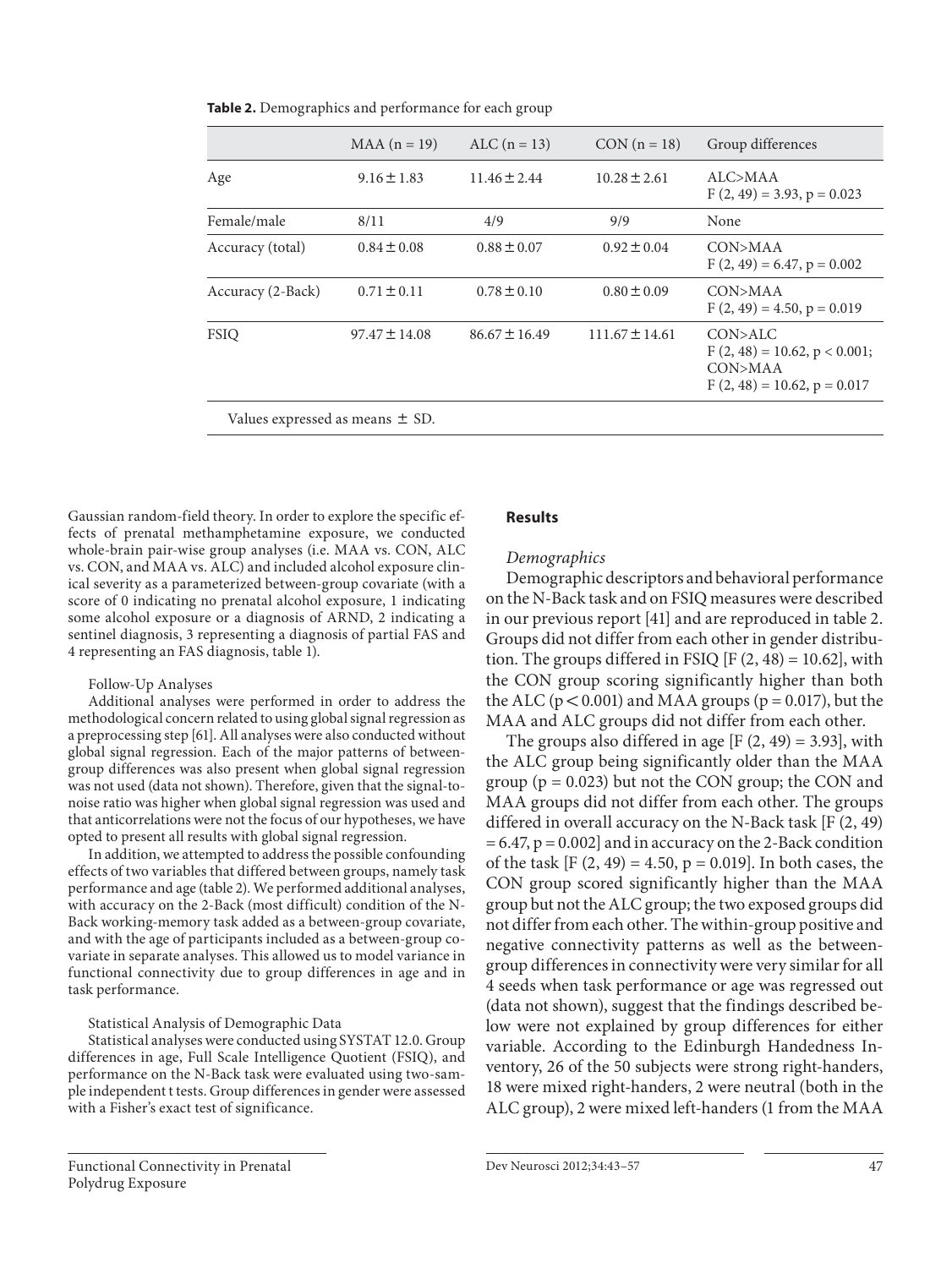group and 1 from the CON group), and 2 were pure lefthanders (1 from the MAA group and 1 from the ALC group).

# *Within-Group Connectivity: Positive Relationships*  Dorsal Caudate Seeds

 Consistent with the involvement of the dorsal caudate in executive functions  $[43, 58]$ , in the CON group, the caudate seeds were positively correlated with prefrontal regions involved in cognitive control (fig. 2). Qualitative comparisons of results suggest some discrepancies between groups, primarily in frontal areas involved in dopaminergically mediated executive processing. Positive correlations of the caudate seeds with these regions were more apparent in the CON group than in both exposed groups. However, MAA subjects seemed to show weaker connections of the seeds primarily with medial prefrontal regions while ALC participants showed a similar pattern but more pronounced in lateral prefrontal regions.

## Posterior Putamen Seeds

 Consistent with the involvement of the posterior putamen in motor functions [43, 58], in the CON group, the putamen seeds were positively correlated with sensorimotor areas, most prominently the primary and supplementary motor cortex. In the exposed groups, the putamen seeds showed a similar pattern of connectivity with sensorimotor areas, but qualitative comparisons suggest some discrepancies between groups. In both exposed groups, the putamen seeds were *also* positively correlated with more anterior brain regions, including areas involved in executive tasks (fig. 3). However, in MAA subjects, this effect appeared more pronounced in the left than in the right putamen, while in ALC participants, these functional connections between the putamen and prefrontal regions were more apparent in the right putamen than in the left.

# *Within-Group Connectivity: Negative Relationships*  Dorsal Caudate Seeds

 Consistent with the negative connectivity patterns of the dorsal caudate documented in healthy subjects [58], in the CON group, the caudate seeds were negatively correlated with the cerebellum, occipital cortex, and primary motor cortex bilaterally. They also showed a negative correlation with the precuneus and superior parietal lobule, in both hemispheres (fig. 2). Qualitative comparisons suggest some discrepancies between groups. In both exposed groups, the caudate seeds appear to be negatively correlated with fewer regions. In particular, the negative

correlations with occipital regions seem to be absent in exposed subjects (fig. 2).

# Posterior Putamen Seeds

 Consistent with the negative connectivity patterns of the posterior putamen reported in healthy subjects [58], in the CON group, the putamen seeds were negatively correlated with the dorsolateral prefrontal cortex (superior frontal gyrus), the posterior cingulate, the precuneus, and the angular gyrus in both hemispheres. Negative correlations with the cerebellum and inferior occipital cortices were also observed (fig. 3). Qualitative comparisons suggest some discrepancies between groups. In the exposed groups, the putamen seeds appear to be negatively correlated with fewer regions. In particular, the negative correlations with superior frontal regions seem much reduced in exposed subjects (fig. 3).

# *Group Differences in Corticostriatal Connectivity*

 Consistent with our predictions, functional connectivity between the dorsal caudate and the frontal executive network was reduced in MAA subjects compared to CON subjects. Decreased functional connectivity between caudate seeds and frontal areas was also observed in the ALC group relative to the CON group, though there were minor differences between the two exposed groups (fig. 4). In the MAA group, the right caudate showed decreased functional connectivity with most prefrontal areas, and the left caudate seed showed such reduced connectivity primarily with medial prefrontal regions (paracingulate, anterior cingulate cortex, frontal poles, fig. 3). However, in ALC subjects, the caudate seeds showed decreased functional connectivity with prefrontal areas only in lateral subregions (such as the inferior frontal gyrus, especially in the right hemisphere). The ALC group also showed reduced connectivity between the caudate seeds and the right medial temporal lobe (fig. 4). These differences between the two exposed groups, however, were marginally significant, as illustrated in figure 6.

 Consistent with our hypotheses, functional connectivity between the posterior putamen and the frontal executive network was increased in MAA subjects compared to CON subjects. Greater functional connectivity between putamen seeds and frontal areas was also observed in the ALC group relative to the CON group, but there were small differences in laterality between the two exposed groups. In the MAA group, the left putamen seed showed increased connectivity with most prefrontal areas relative to the CON group while the right putamen seeds seemed to have increased functional connections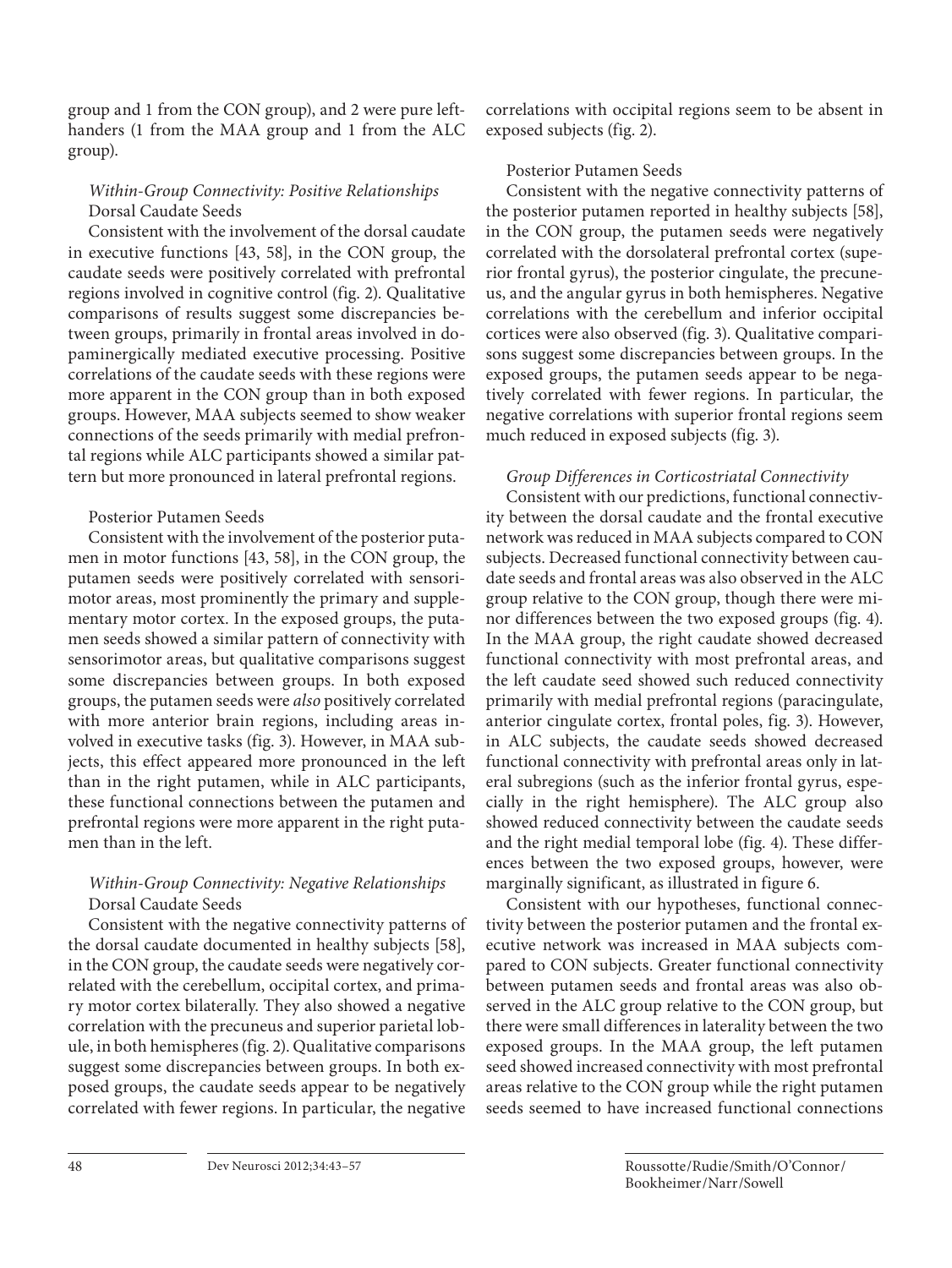

**Fig. 2.** Caudate seeds: within-groups connectivity maps. Axial and sagittal sections displaying group average connectivity maps for the left and right caudate seeds. Maps are thresholded at  $z > 1.7$  ( $p < 0.05$ ) and corrected for multiple comparisons at the cluster level ( $p < 0.05$ ). Colors on the maps correspond to the color bars at the bottom. Warm colors represent regions of positive connectivity with the seed region. Cool colors represent regions of negative connectivity with the seed region.

with the most superior frontal regions only. In the ALC group, however, both putamen seeds increased their functional coupling with superior and inferior subregions, though the effect appeared less pronounced than for the left putamen in the MAA group. These differences are illustrated in figure 6.

## **Discussion**

 The current investigation constitutes the first report of loss of segregation between distinct corticostriatal loops in children with prenatal exposure to methamphetamine and/or alcohol. While previous studies had reported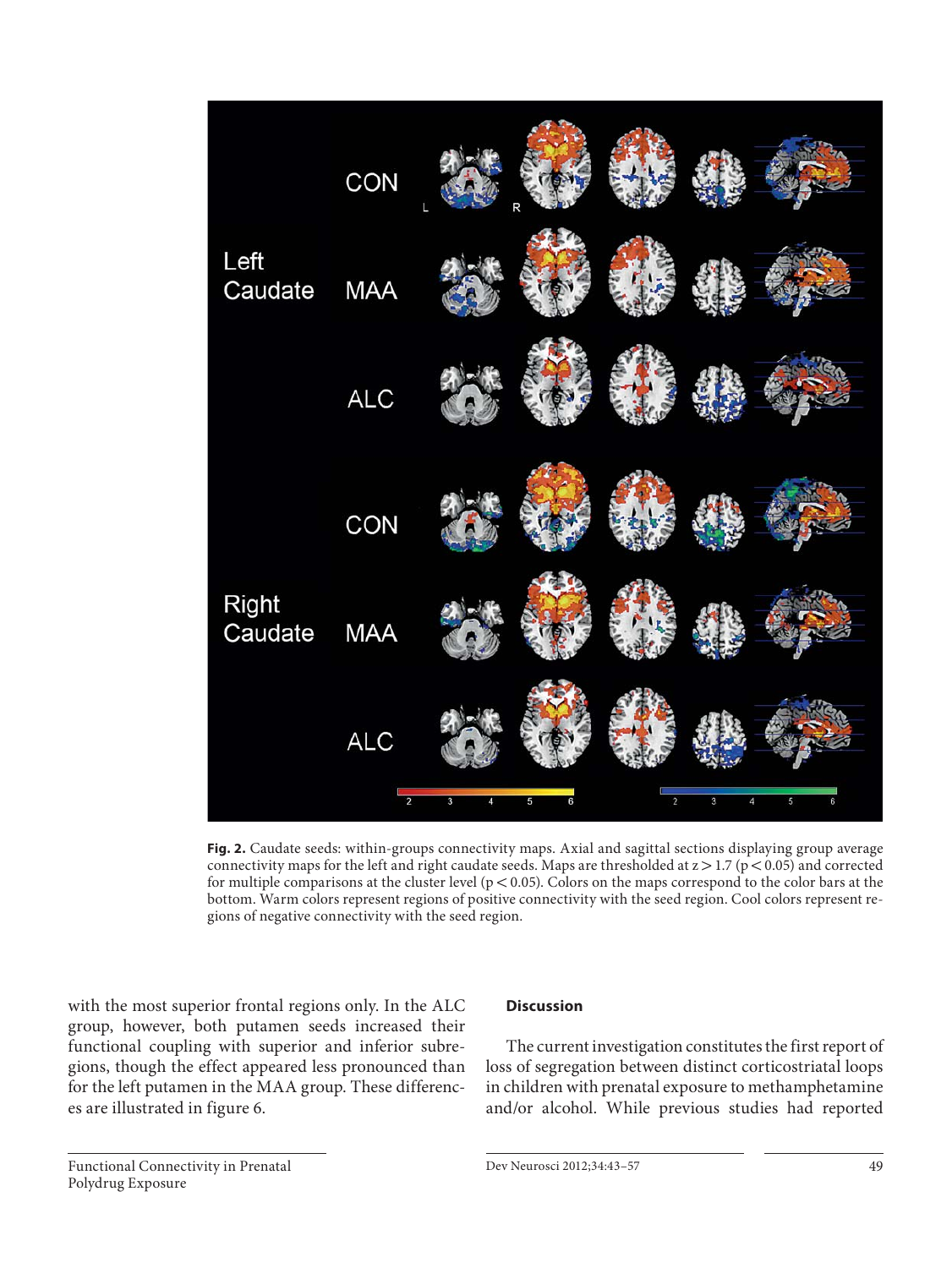

**Fig. 3.** Putamen seeds: within-groups connectivity maps. Axial and sagittal sections displaying group average connectivity maps for the left and right putamen seeds. Maps are thresholded at  $z > 1.7$  (p < 0.05) and corrected for multiple comparisons at the cluster level ( $p < 0.05$ ). Colors on the maps correspond to the color bars at the bottom. Warm colors represent regions of positive connectivity with the seed region. Cool colors represent regions of negative connectivity with the seed region.

structural and metabolic abnormalities in the striatum, frontal lobe and frontal white matter of subjects prenatally exposed to alcohol or stimulants [as reviewed in ref. 62], the current study describes a possible higher-order effect of these localized abnormalities at the network level of brain function. This finding represents an important step toward a deeper and broader understanding of the neurological impact of prenatal methamphetamine and/ or alcohol exposure on the developing human brain, and could have important clinical relevance. Describing and characterizing the overall reorganization of neural networks that occurs in this population may ultimately help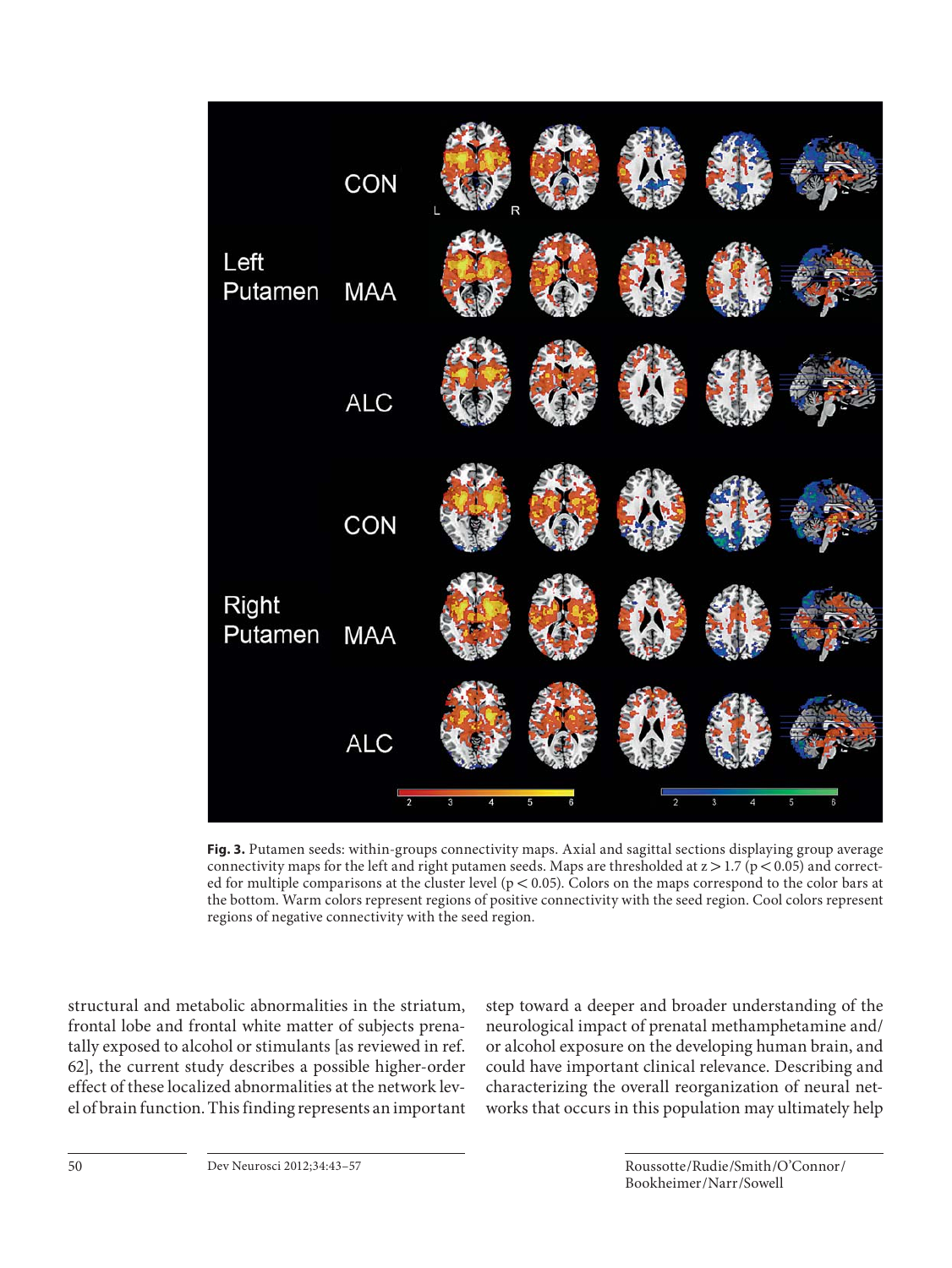

**Fig. 4.** Between-groups contrast maps: CON versus MAA. Axial and sagittal sections displaying betweengroups contrast maps for all 4 striatal seeds. Maps are thresholded at  $z > 1.7$  ( $p < 0.05$ ) and corrected for multiple comparisons at the cluster level ( $p < 0.05$ ). Colors on the maps correspond to the color bars at the bottom. Warm colors represent areas where connectivity with the seed region is lower in the MAA group than in the CON group. Cool colors represent areas where connectivity with the seed region is higher in the MAA group than in the CON group.

bridge the gap between our awareness of specific localized brain abnormalities and the application of this knowledge toward improved treatments and remediation approaches.

 In the CON group, most of our findings of positive and negative connectivity patterns for the dorsal caudate and posterior putamen replicated the results of a recent resting-state functional connectivity study of the human striatum in healthy adults [58] and the conclusions of a recent meta-analysis of 126 functional connectivity studies of the basal ganglia [63]. Here we describe very similar findings in children, suggesting these networks are formed during childhood. Specifically, the dorsal caudate seed was primarily positively correlated with the dorsolateral prefrontal cortex and other cognitive control regions, while the posterior putamen seed was primarily associated with the primary and supplementary motor cortices.

The negative relationships of striatal seeds in the CON group were also consistent with the documented negative connectivity patterns of the caudate and putamen in healthy adults [58]. Finally, most of our findings in the CON group seemed to be bilateral; that is, the positive and negative coactivation patterns were similar for the right and left striatal seeds, consistent with other reports in healthy subjects [58, 63].

 There were striking differences in the connectivity patterns of striatal seeds in both exposed groups, indicative of a shift in corticostriatal connections in individuals with prenatal methamphetamine and/or alcohol exposure. Consistent with our predictions, in the MAA group, both caudate seeds showed reduced positive connectivity with frontal regions compared to CON subjects, while the left putamen seed showed increased connectivity with prefrontal areas involved in executive functioning. Al-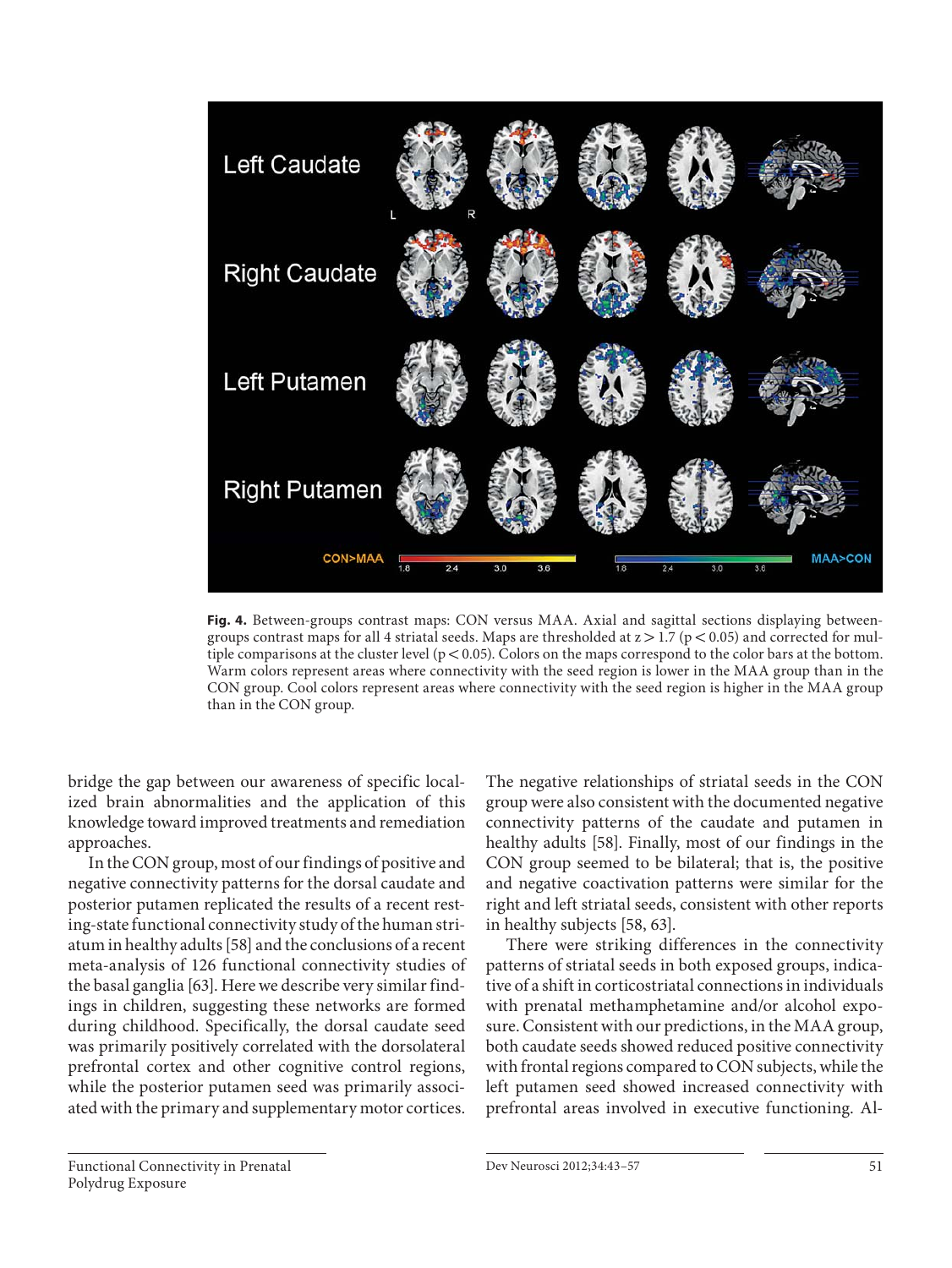

**Fig. 5.** Between-groups contrast maps: CON versus ALC. Axial and sagittal sections displaying between-groups contrast maps for all 4 striatal seeds. Maps are thresholded at  $z > 1.7$  (p < 0.05) and corrected for multiple comparisons at the cluster level ( $p < 0.05$ ). Colors on the maps correspond to the color bars at the bottom. Warm colors represent areas where connectivity with the seed region is lower in the ALC group than in the CON group. Cool colors represent areas where connectivity with the seed region is higher in the ALC group than in the CON group.

though our earlier study did not provide evidence for such changes in functional connectivity in the alcoholonly group, in this connectivity study, the ALC group showed very similar alterations. In both exposed groups, functional connectivity between the dorsal caudate and the frontal executive network decreased while a portion of this network increased its coupling with the posterior putamen. Taken together, these findings suggest that in exposed subjects, the prefrontal executive loop may become partitioned into two different corticostriatal loops, with some frontal regions being connected to the dorsal caudate, and others to the posterior putamen.

 These increased functional interactions between corticostriatal circuits that are normally segregated could represent a compensatory mechanism in response to damage to specific parts of the network. In FASDs, the caudate appears to be more affected than other basal ganglia regions [64, 65]. In addition, postmortem studies have established that methamphetamine users show a reduction in dopamine levels that is much stronger in the caudate than in the putamen [66]. Given that high concentrations of methamphetamine can be detected in the placenta [24] and that individuals with prenatal exposure show the same types of frontostriatal abnormalities as adult abusers [as reviewed in ref. 62], it is reasonable to assume that individuals exposed during gestation are likely to show a regional pattern of striatal dopamine depletion similar to the one reported in methamphetamine users. Thus, in both groups of prenatally exposed subjects, it is possible that parts of the prefrontal executive loop may be redirected away from the more damaged caudate and towards the less affected putamen.

 It is ambiguous whether such compensatory mechanisms represent mostly beneficial or maladaptive conse-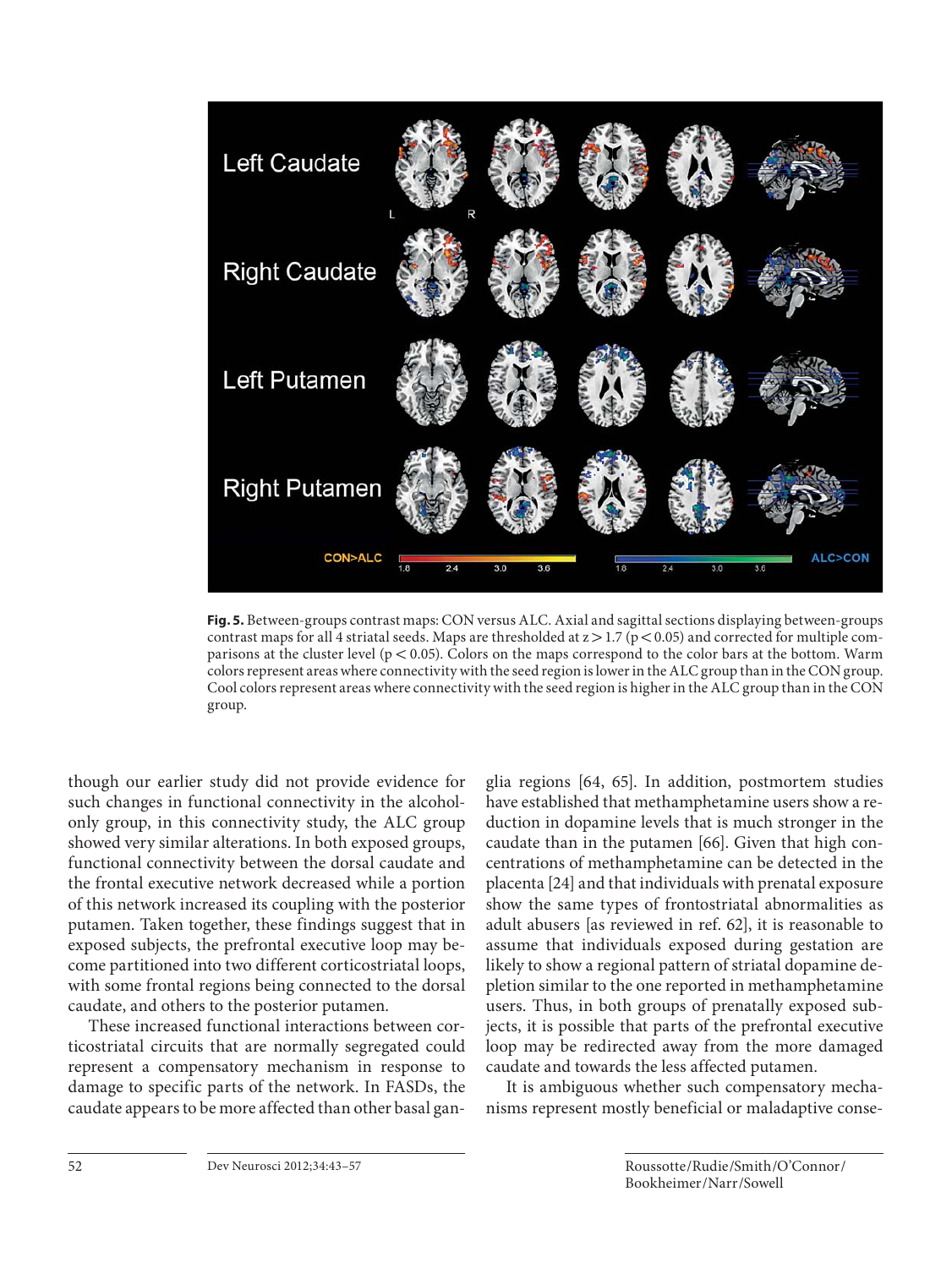

**Fig. 6.** Between-groups contrast maps: MAA versus ALC. Axial and sagittal sections displaying between-groups contrast maps for all 4 striatal seeds. Maps are thresholded at  $z > 1.7$  (p < 0.05) and corrected for multiple comparisons at the cluster level ( $p < 0.05$ ). Colors on the maps correspond to the color bars at the bottom. Green colors represent areas where connectivity with the seed region is lower in the MAA group than in the ALC group. Violet colors represent areas where connectivity with the seed region is higher in the MAA group than in the ALC group.

quences of structural damage to striatal structures in our exposed participants. Although some evidence suggests that the collateral sprouting from spared dopaminergic fibers may be involved in behavioral recovery following lesions to dopaminergic neurons [67], it is possible that these increased interactions between different corticostriatal networks lead to a detrimental loss of specificity, resulting in a maladaptive overlap between the executive and motor loops. In healthy individuals, the center-surround inhibitory pattern of the corticostriatal system leads to specific enhancement of activity in the loop involved in the task being performed, coupled with suppression of competing cortical networks [68]. The loss of functional segregation between corticostriatal loops reported here may lead to a disruption of this center-surround inhibitory pattern, resulting in impaired suppression of competing networks while performing a task. In

this study, it is plausible that such a loss of network specificity may have led MAA subjects to process the motor and executive components of the N-Back task in a less distinct, thus less efficient manner, which could underlie their decreased performance on the task compared to the CON group. This hypothesis is intriguing, and future studies should aim at elucidating the particular positive and negative behavioral correlates of such remapping of corticostriatal connectivity.

 The etiology of the differences observed between the two exposed groups remains largely unclear. Nevertheless, one can postulate that the left-right asymmetry of the observed changes in putamen connectivity (which appeared to be left-lateralized in the MAA group but right-lateralized in ALC participants), may be related to emerging evidence suggesting that striatal structures may be more damaged in the right hemisphere in persons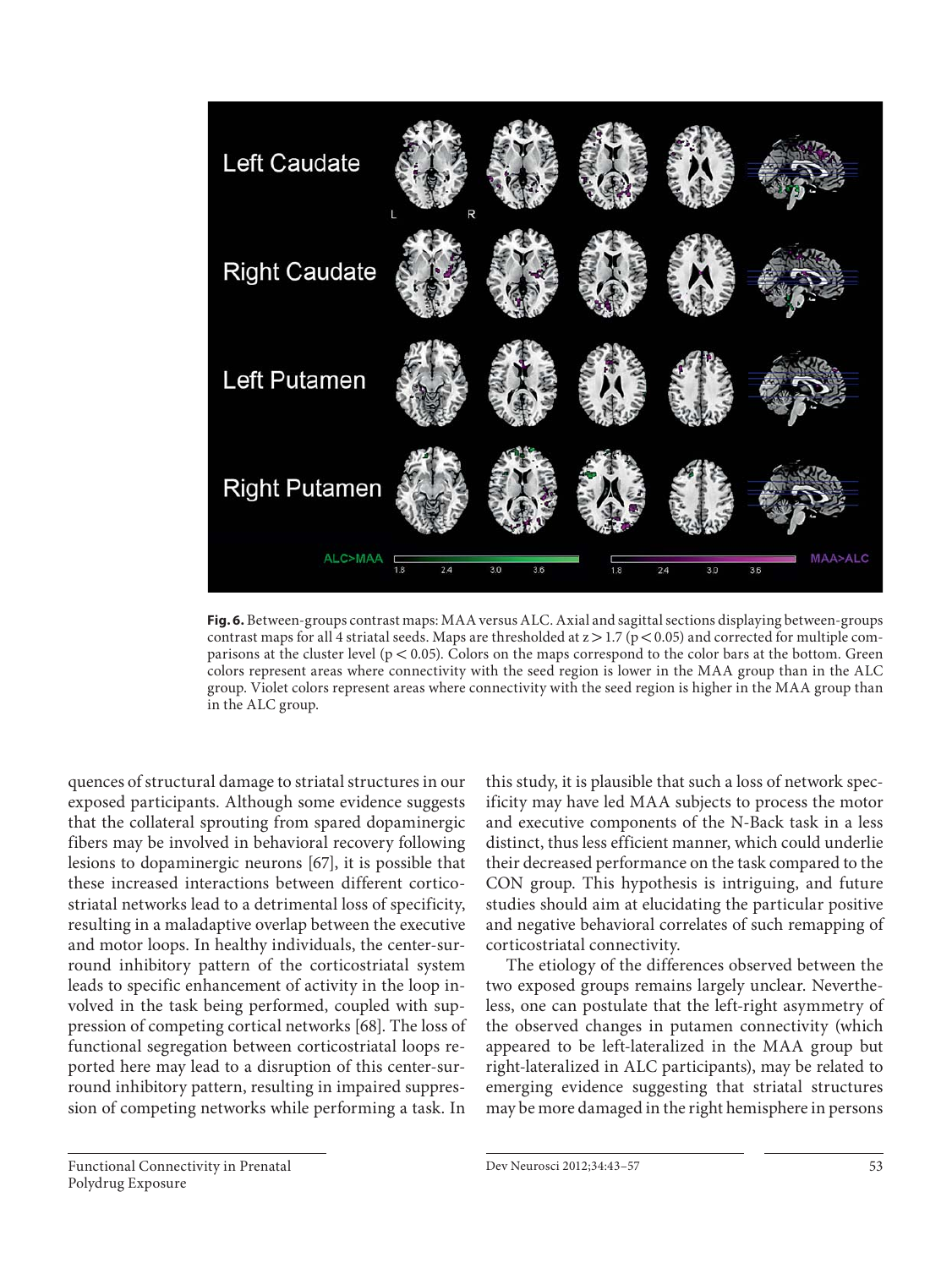prenatally exposed to alcohol, but more pronounced in the left hemisphere in subjects with prenatal methamphetamine exposure. As discussed in our recent fMRI study [41], it appears that the only human report of physiological abnormalities in the striatum of subjects with FASDs showed decreases in relative regional metabolic rates in the caudate head bilaterally, but only in the right caudate body and right putamen [69]. In addition, an fMRI study of prenatal alcohol exposure reported decreased activation in the right caudate in alcohol-exposed children and adolescents during a response-inhibition task, suggesting functional abnormalities in this region [70]. In contrast, our group reported white-matter abnormalities in corticostriate projections restricted to the left hemisphere in an overlapping sample of subjects with prenatal methamphetamine exposure [71], partially replicating a previous report [39] . Although speculative, this proposition raises the possibility that alcohol and methamphetamine exposure during gestation may have distinct effects on brain structure and function. The differences we observed between the two exposed groups may be due to distinct mechanisms of teratogenic action for the two drugs, or to interactions between them which may have differentially affected the two hemispheres during ontogeny.

 There are two major limitations to this study. The first one is related to the design of the analyses. The changes in functional connectivity in the exposed groups were observed during a working-memory task, as opposed to resting-state data, which is free of task-induced coactivation. Thus, we cannot exclude the possibility that these group differences may represent a pattern of altered connectivity driven by this particular task. Further, although we found nearly identical results in our follow-up analyses which included subjects' age or task accuracy as between-group covariates, it is not clear that this design accounted for all the variance due to possible age or performance differences between the groups. Therefore, in order to increase our confidence that the altered network properties reported here represent a general consequence of prenatal exposure to methamphetamine and/or alcohol, rather than a task-specific occurrence, it is crucial that future studies replicate these findings in the context of intrinsic blood oxygenation level dependent (BOLD) fluctuations. Nevertheless, the fact that our findings in the CON group replicated most of the results of a recent resting-state fMRI study of functional connectivity of the striatum in healthy adults [58] and that these results were consistent with the conclusions of a recent meta-analysis of 126 studies of basal ganglia functional connectivity

[63], strongly suggest that the findings reported here in children are not task-specific.

 The second major limitation is related to the participants in this study and to the issue of polydrug exposure. The majority of our subjects with prenatal methamphetamine exposure also had concomitant alcohol exposure. We included alcohol exposure clinical severity as a parameterized between-group covariate in our analyses in an attempt to obtain enhanced specificity for detecting methamphetamine effects; however, it is possible that higher-order interaction effects between alcohol and methamphetamine may account for some of our observations. Therefore, we must use caution in interpreting the results reported here, and in attributing our findings solely to the effects of methamphetamine exposure in the MAA group. Nonetheless, we did detect group differences supporting our a priori hypotheses; we developed these hypotheses based on specific patterns of brain activation that we observed in subjects exposed to methamphetamine and alcohol which were not significant in subjects exposed to alcohol only [41] in the same subjects studied here, and our hypotheses were consistent with animal studies with well-controlled single-drug exposure. Therefore, it is possible that the results we report in the MAA group have more to do with methamphetamine exposure, or perhaps with the combination of methamphetamine and alcohol exposure, than with alcohol exposure alone.

 In addition, maternal smoking records were unavailable for many participants; thus, we were unable to add prenatal exposure to tobacco as a covariate in our analyses. This limitation is particularly concerning because the majority of mothers in the MAA group were smokers, and nicotine exposure has been shown to result in lasting abnormalities in neurogenesis in animal models [72] . We cannot exclude the possibility that nicotine exposure could contribute partly to the observed differences between exposed groups and CON subjects. However, wellcontrolled animal studies of prenatal exposure to alcohol and methamphetamine have shown that each of these substances is sufficient to induce lasting structural, metabolic, and behavioral changes, in the absence of any concurrent exposure to nicotine or other drugs of abuse [as reviewed in ref. 73]. Nevertheless, it is crucial that future studies examine the possibility of second-order nicotinemethamphetamine or nicotine-alcohol interactive effects.

 Precise exposure histories and dosages were generally unavailable given that many of the subjects in our exposed groups had been adopted. This is true of most ret-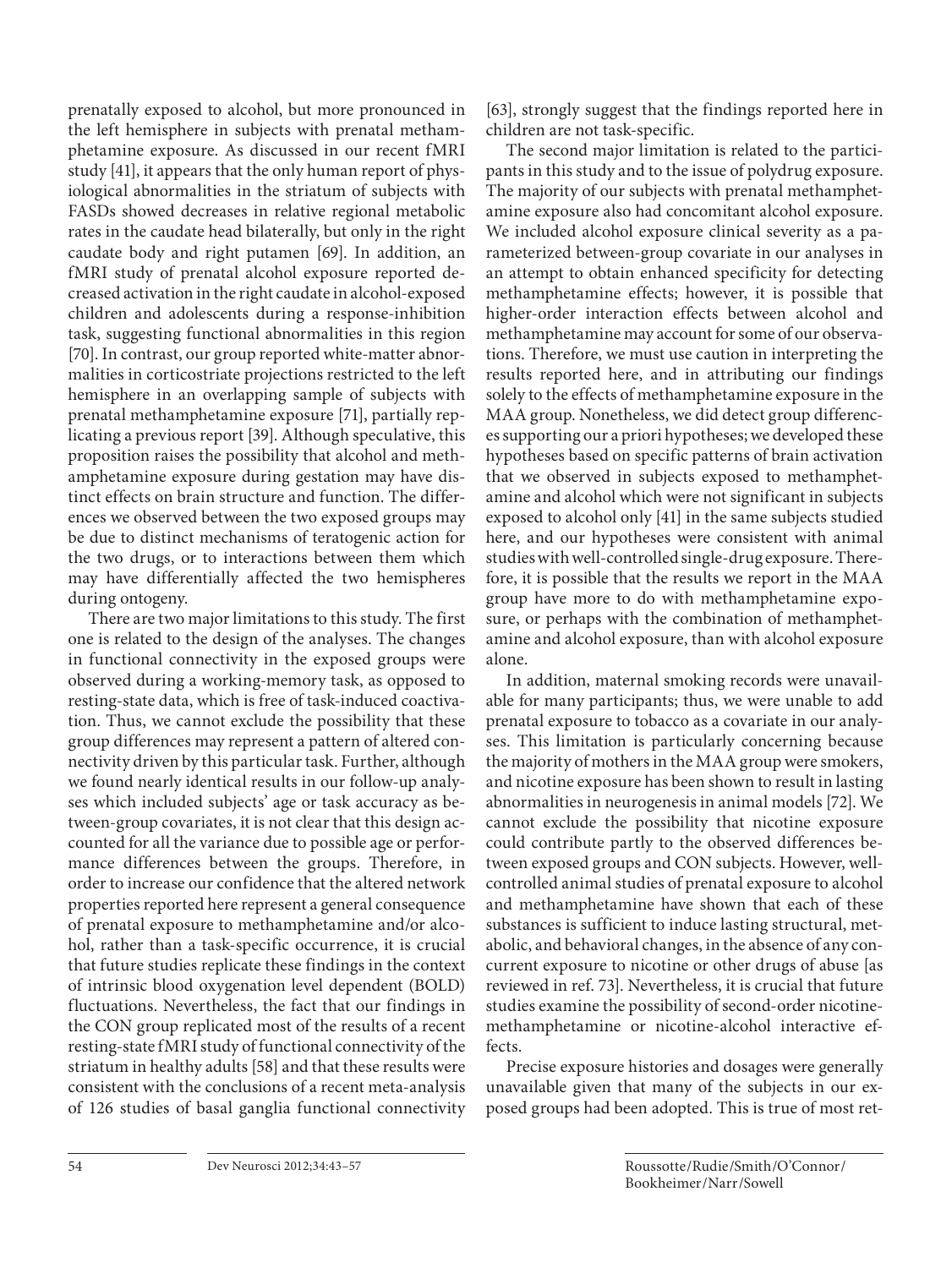rospective human studies of prenatal drug exposure given that quantities and frequencies of drug exposure are difficult to accurately recall years after the drug use, and may be compounded by the stigma of admitting to drug use during pregnancy. Further, women who receive methamphetamine from their partners may not actually know the dosage they ingest. Potential underreporting by biological mothers is of sufficient concern that reports from adoptive mothers (based on observation of biological mothers' behavior or from social services reports) may have similar levels of validity to that of biological mothers.

 It is important that future studies with larger samples investigate the possibility of interactive effects between various drugs of abuse, in particular between methamphetamine and alcohol. However, unlike animal studies which allow for much more control over experimental conditions, retrospective human studies of prenatal drug exposure are not the ideal design for isolating the effects of a particular drug on the brain. In fact, given that polydrug exposure seems to be the norm, at least in Southern California where our subjects were recruited, it is not clear that samples with 'pure' single-drug exposures would be as relevant to the populations we ultimately hope to serve.

## **Conclusions**

 Despite some significant limitations, this investigation offers important contributions to the study of prenatal exposure to drugs of abuse in humans. For the first time, we report evidence for altered functional connectivity in the striatum in children and adolescents with prenatal methamphetamine and/or alcohol exposure. Further, this study raises the possibility that such a rewiring of corticostriatal networks may lead to unique patterns of connectivity resulting in a maladaptive overlap between the executive and motor loop, which could underlie some of the cognitive and putative motor deficits documented in this population. Future studies should aim at replicating these findings in larger samples, and with resting-state scans. Other topics for future research include determining whether these functional correlations are supported by direct anatomical white matter connections (which could be achieved, for instance, by combining resting-state functional connectivity MRI and DTI), and examining the cognitive correlates of this reorganization of corticostriatal circuits. Findings from such studies will be instrumental in helping clinicians develop appropriate pharmacologic, behavioral, educational, and occupational strategies for prevention and remediation aimed at addressing the specific needs of this population in a more targeted and efficient manner.

#### **Acknowledgements**

 This work was supported by NIDA grants R21 DA15878 and R01 DA017831, the March of Dimes (6FY2008–50) and the NIAAA (U01 AA017122) awarded to E.R.S. Additional support was provided by the National Center on Research Resources, General Clinical Research Center (3 M01 RR00425) and National Institutes of Health through the NIH Roadmap for Medical Research, Grant U54 RR021813 entitled Center for Computational Biology (CCB; http://nihroadmap.nih.gov/bioinformatics).

#### **Disclosure Statement**

 Dr. Roussotte, Mr. Rudie, Dr. Smith, Dr. O'Connor, Dr. Bookheimer, Dr. Narr and Dr. Sowell report no competing interests.

## **References**

- 1 Colliver JD, Kroutil LA, Dai L, Gfroerer JC: Misuse of prescription drugs: data from the 2002, 2003, and 2004 National Surveys on Drug Use and Health Substance Abuse and Mental Health Services Administration, Office of Applied Studies, Rockville, 2006.
- 2 May PA, et al: The epidemiology of fetal alcohol syndrome and partial FAS in a South African community. Drug Alcohol Depend 2007;88:259–271.
- 3 May PA, et al: Epidemiology of FASD in a province in Italy: prevalence and characteristics of children in a random sample of

schools. Alcohol Clin Exp Res 2006;30:1562– 1575.

- 4 May PA, et al: Prevalence and epidemiologic characteristics of FASD from various research methods with an emphasis on recent in-school studies. Dev Disabil Res Rev 2009; 15:176–192.
- 5 Substance Abuse and Mental Health Administration, CfDCaP, 2006, 2007.
- 6 Mitchell JJ, et al: A comparative study of ethanol, hypoglycemia, hypoxia and neurotrophic factor interactions with fetal rat hippocampal neurons: a multi-factor in vitro

model developmental ethanol effects. Brain Res Dev Brain Res 1998;105:241–250.

- 7 Pollard I: Neuropharmacology of drugs and alcohol in mother and fetus. Semin Fetal Neonatal Med 2007;12:106–113.
- 8 Ornoy A: Embryonic oxidative stress as a mechanism of teratogenesis with special emphasis on diabetic embryopathy. Reprod Toxicol 2007;24:31–41.
- 9 Feng MJ, Yan SE, Yan QS: Effects of prenatal alcohol exposure on brain-derived neurotrophic factor and its receptor tyrosine kinase B in offspring. Brain Res 2005;1042:125–132.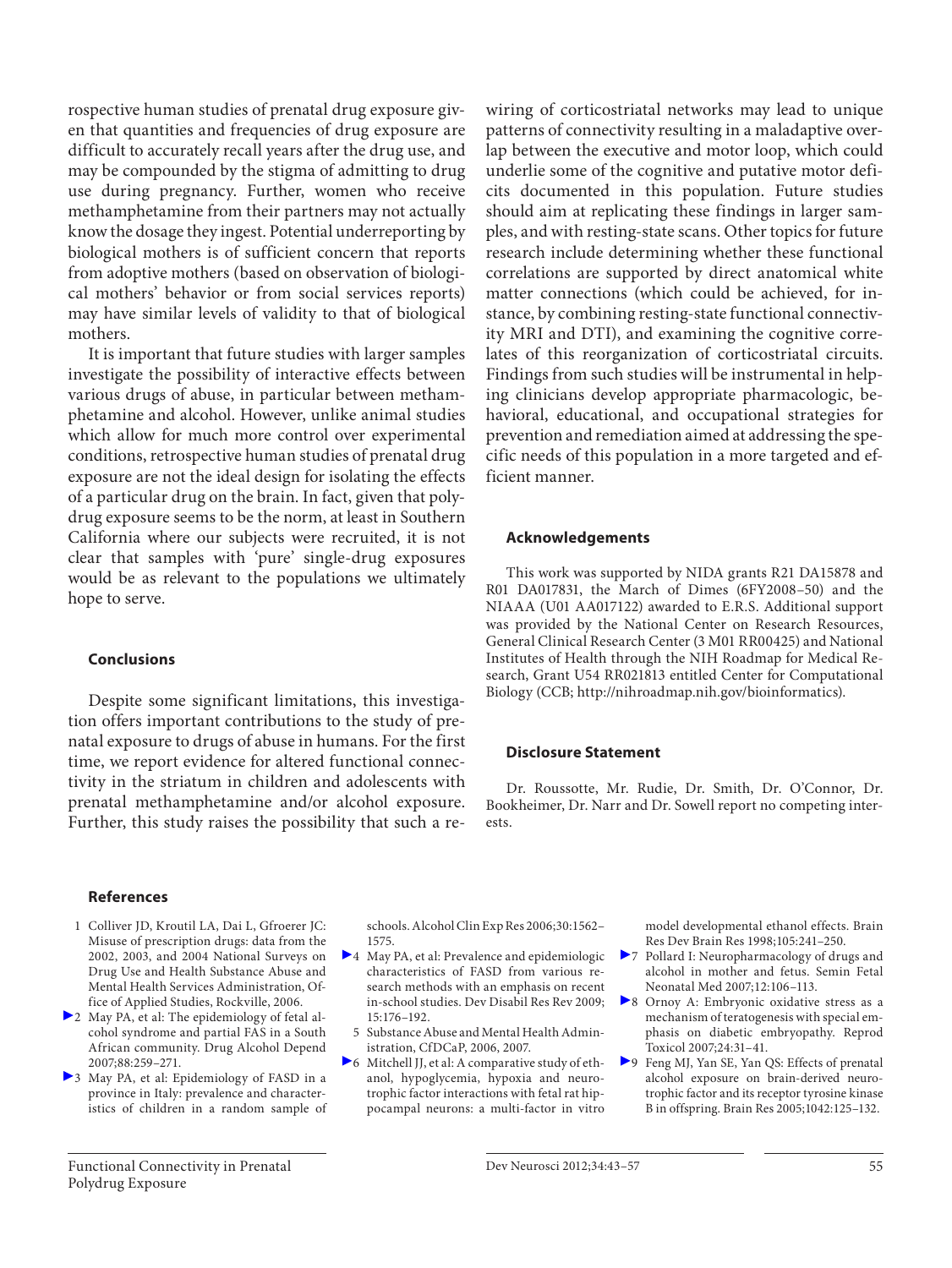- growth factor- $\beta$  in developing rat cerebral cortex: effects of prenatal exposure to ethanol. J Comp Neurol 2003;460: 410–424.
- $\triangleright$  11 Miller MW, Dow-Edwards DL: Structural  $\triangleright$  27 and metabolic alterations in rat cerebral cortex induced by prenatal exposure to ethanol. Brain Res 1988;474:316–326.
- 12 Barrow Heaton MB, et al: Prenatal ethanol 28 exposure reduces spinal cord motoneuron number in the fetal rat but does not affect GDNF target tissue protein. Dev Neurosci 1999;21:444–452.
- 13 Miller MW, Robertson S: Prenatal exposure to ethanol alters the postnatal development and transformation of radial glia to astrocytes in the cortex. J Comp Neurol 1993;337: 253–266.
- 14 Shetty AK, Phillips DE: Effects of prenatal ethanol exposure on the development of Bergmann glia and astrocytes in the rat cerebellum: an immunohistochemical study. J Comp Neurol 1992;321:19–32.
- 15 Redila VA, et al: Hippocampal cell proliferaexposure but can be rescued with voluntary exercise. Hippocampus 2006;16:305–311.
- 16 Olney JW, et al: Ethanol-induced apoptotic neurodegeneration in the developing brain. > 33 Apoptosis 2000;5:515–521.
- 17 Ozer E, Sarioglu S, Gure A: Effects of prenatal ethanol exposure on neuronal migration, neuronogenesis and brain myelination in the mice brain. Clin Neuropathol 2000;19:21–25.
- 18 Mattson SN, Riley EP: A review of the neurobehavioral deficits in children with fetal alcohol syndrome or prenatal exposure to alcohol. Alcohol Clin Exp Res 1998;22:279– 294.
- 19 Kodituwakku PW: Neurocognitive profile in children with fetal alcohol spectrum disorders. Dev Disabil Res Rev 2009;15:218–224.
- 20 Sowell ER, et al: Abnormal cortical thickness and brain-behavior correlation patterns in individuals with heavy prenatal alcohol exposure. Cereb Cortex 2008;18:136–144.
- $\geq$  21 Mattson SN, et al: A decrease in the size of  $\geq$  37 the basal ganglia in children with fetal alcohol syndrome. Alcohol Clin Exp Res 1996; 20:1088–1093.
- ▶ 22 McCann UD, Ricaurte GA: Amphetamine ▶ 38 neurotoxicity: accomplishments and remaining challenges. Neurosci Biobehav Rev 2004;27:821–826.
- 23 Yamamoto BK, Moszczynska A, Gudelsky GA: Amphetamine toxicities: classical and emerging mechanisms. Ann NY Acad Sci > 39 2010;1187:101–121.
- 24 Joya X, et al: Gas chromatography-mass spectrometry assay for the simultaneous quantification of drugs of abuse in human placenta at 12th week of gestation. Forensic Sci Int 2010;196:38–42.
- 25 Weissman AD, Caldecott-Hazard S: Developmental neurotoxicity to methamphetamines. Clin Exp Pharmacol Physiol 1995; 22:372–374.
- 10 Miller MW: Expression of transforming 26 Sato M, Fujiwara Y: Behavioral and neuro- 41 Roussotte FF, et al: Abnormal brain activachemical changes in pups prenatally exposed to methamphetamine. Brain Dev 1986;8: 390–396.
	- 27 Weissman AD, Caldecott-Hazard S: In utero methamphetamine effects. I. Behavior and Synapse 1993;13:241–250.
	- Acuff-Smith KD, et al: Stage-specific effects of prenatal D -methamphetamine exposure on behavioral and eye development in rats. Neurotoxicol Teratol 1996;18:199–215.
	- 29 Gomes-da-Silva J, et al: Prenatal exposure to tyrosine hydroxylase mRNA expression in mesencephalic dopaminergic neurons. Ann NY Acad Sci 2002;965:68–77.
	- $\geq$  30 Smith LM, et al: Prenatal methamphetamine  $\geq$  45 use and neonatal neurobehavioral outcome. Neurotoxicol Teratol 2008;30:20–28.
	- 31 Smith LM, et al: Motor and cognitive outexposed to prenatal methamphetamine. Neurotoxicol Teratol 2011;33:176–184.
	- tion is reduced following prenatal ethanol 32 LaGasse LL, et al: Prenatal methamphet- 47 Thiel A, et al: Activation of basal ganglia amine exposure and neonatal neurobehavioral outcome in the USA and New Zealand. Neurotoxicol Teratol 2011;33:166–175.
		- Environment, and Lifestyle Study: effects of prenatal methamphetamine exposure, polydrug exposure, and poverty on intrauterine growth. Pediatrics 2006;118:1149–1156.
		- 34 Nguyen D, et al: Intrauterine growth of infants exposed to prenatal methamphetamine: results from the Infant Development, Environment, and Lifestyle Study. J Pediatr 2010;157:337–339.
		- 35 Chang L, et al: Altered neurometabolites and motor integration in children exposed to methamphetamine in utero. Neuroimage 2009;48:391–397.
		- 36 Chang L, et al: Smaller subcortical volumes natal methamphetamine exposure. Psychiatry Res 2004;132:95–106.
		- Piper BJ, et al: Abnormalities in parentally rated executive function in methamphetamine/polysubstance exposed children. Pharmacol Biochem Behav 2011;98:432–439.
		- Sowell ER, et al: Differentiating prenatal exposure to methamphetamine and alcohol versus alcohol and not methamphetamine using tensor-based brain morphometry and discriminant analysis. J Neurosci 2010;30: 3876–3885.
		- Cloak CC, et al: Lower diffusion in white matter of children with prenatal methamphetamine exposure. Neurology 2009;72: 2068–2075.
		- Smith LM, et al: Brain proton magnetic resonance spectroscopy in children exposed to >57 methamphetamine in utero. Neurology 2001;57:255–260.
- tion during working memory in children with prenatal exposure to drugs of abuse: the effects of methamphetamine, alcohol, and polydrug exposure. Neuroimage 2011;54: 3067–3075.
- monoamine uptake sites in adult offspring. 42 Alexander GE, DeLong MR, Strick PL: Parallel organization of functionally segregated circuits linking basal ganglia and cortex. Annu Rev Neurosci 1986;9:357–381.
	- 43 Cummings JL: Frontal-subcortical circuits and human behavior. Arch Neurol 1993;50: 873–880.
- methamphetamine in the rat: ontogeny of  $\blacktriangleright$  44 Lewis SJ, et al: Striatal contributions to working memory: a functional magnetic resonance imaging study in humans. Eur J Neurosci 2004;19:755–760.
	- Ueda Y, Kimura M: Encoding of direction and combination of movements by primate putamen neurons. Eur J Neurosci 2003;18: 980–994.
- comes through three years of age in children 46 Yin HH, Knowlton BJ: The role of the basal ganglia in habit formation. Nat Rev Neurosci 2006;7:464–476.
	- loops in idiopathic Parkinson's disease: a PET study. J Neural Transm 2003;110:1289– 1301.
- 33 Smith LM, et al: The Infant Development, 48 Lawrence AD, Sahakian BJ, Robbins TW: Cognitive functions and corticostriatal circuits: insights from Huntington's disease. Trends Cogn Sci 1998;2:379–388.
	- 49 Lawrence AD, et al: Visual object and visuospatial cognition in Huntington's disease: implications for information processing in corticostriatal circuits. Brain, 2000;123(pt 7):1349–1364.
	- 50 Middleton FA, Strick PL: Basal-ganglia 'projections' to the prefrontal cortex of the primate. Cereb Cortex 2002;12:926–935.
	- 51 Helmich RC, et al: Spatial remapping of cortico-striatal connectivity in Parkinson's disease. Cereb Cortex 2010;20:1175–1186.
	- and cognitive deficits in children with pre- 52 O'Connor MJ, et al: A controlled social skills training for children with fetal alcohol spectrum disorders. J Consult Clin Psychol 2006; 74:639–648.
		- 53 Astley SJ: Diagnostic guide for fetal alcohol spectrum disorders: the 4-digit diagnostic code. Seattle, University of Washington, 2004.
		- 54 Astley SJ, Clarren SK: Measuring the facial phenotype of individuals with prenatal alcohol exposure: correlations with brain dysfunction. Alcohol Alcohol 2001;36: 147–159. 55 Smith SM: Fast robust automated brain ex-
		- traction. Hum Brain Mapp 2002;17:143–155.
		- 56 Jenkinson M, et al: Improved optimization for the robust and accurate linear registration and motion correction of brain images. Neuroimage 2002;17:825–841.
			- Jenkinson M, Smith S: A global optimisation method for robust affine registration of brain images. Med Image Anal 2001;5:143–156.
		- 58 Di Martino A, et al: Functional connectivity of human striatum: a resting state fMRI study. Cereb Cortex 2008;18:2735–2747.